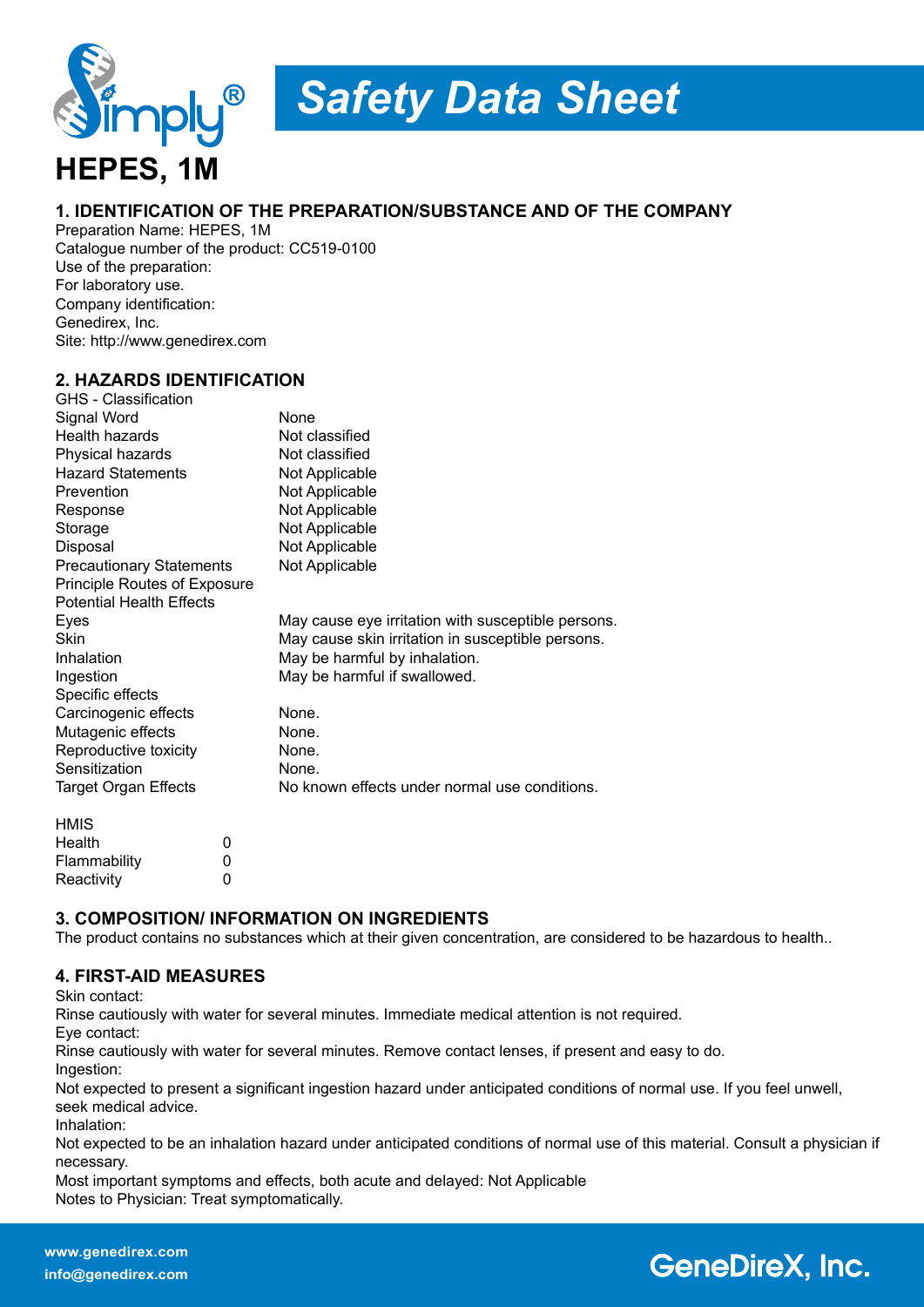

*Safety Data Sheet*

### **5. FIRE-FIGHTING MEASURES**

Suitable extinguishing media Water spray. Carbon dioxide (CO<sub>2</sub>). Foam. Dry chemical. Special protective equipment for firefighters Standard procedure for chemical fires.

### **6. ACCIDENTAL RELEASE MEASURES**

Personal precautions: Always wear reccommended Personal Protective Equipment. Use personal protection equipment. Methods for cleaning up: Soak up with inert absorbent material. Environmental precautions: No special environmental precautions required. See Section 12 for more information..

#### **7. HANDLING AND STORAGE**

Handling: Always wear reccommended Personal Protective Equipment. No special handling advices are necessary. Storage: Keep in a dry, cool and well-ventilated place.

#### **8. EXPOSURE CONTROLS/PERSONAL PROTECTION**

Exposure Limits

We are not aware of any national exposure limit.

Engineering measures Ensure adequate ventilation, especially in confined areas.

Personal Protective Equipment

Personal Protective Equipment requirements are dependent on the user institution's risk assessment and are specific to the risk assessment for each laboratory where this material may be used.

Respiratory protection In case of insufficient ventilation, wear suitable respiratory equipment.

Hand protection **Impervious gloves**. Eye protection Wear safety glasses with side shields (or goggles). Skin and Body Protection **Lightweight protective clothing.** Hygiene measures **Handle in accordance with good industrial hygiene and safety practice.** Environmental exposure controls No special environmental precautions required.

#### **9. PHYSICAL AND CHEMICAL PROPERTIES**

| General information             |                        |                      |
|---------------------------------|------------------------|----------------------|
| Form                            | Liquid                 |                      |
| Appearance                      | No data available      |                      |
| Odor                            | No data available      |                      |
| <b>Odor Threshold</b>           | No data available      |                      |
| Boiling point / boiling range   | °C No data available : | °F No data available |
| Melting point / melting range   | °C No data available   | °F No data available |
| flash point                     | °C No data available   | °F No data available |
| <b>Autoignition Temperature</b> | °C No data available ∶ | °F No data available |
| Evaporation rate                | No data available      |                      |
| Flammability (solid, gas)       | No data available      |                      |
| Oxidizing properties            | No data available      |                      |
| Water solubility                | No data available      |                      |
| Upper explosion limit           | No data available      |                      |
| Lower explosion limit           | No data available      |                      |
| Partition coefficient:          |                        |                      |
| n-octanol/water                 | No data available      |                      |
| Vapor Pressure                  | No data available      |                      |
| vapor density                   | No data available      |                      |
| Viscosity                       | No data available      |                      |
| pH value                        | 6-8                    |                      |
|                                 |                        |                      |

# **GeneDireX, Inc.**